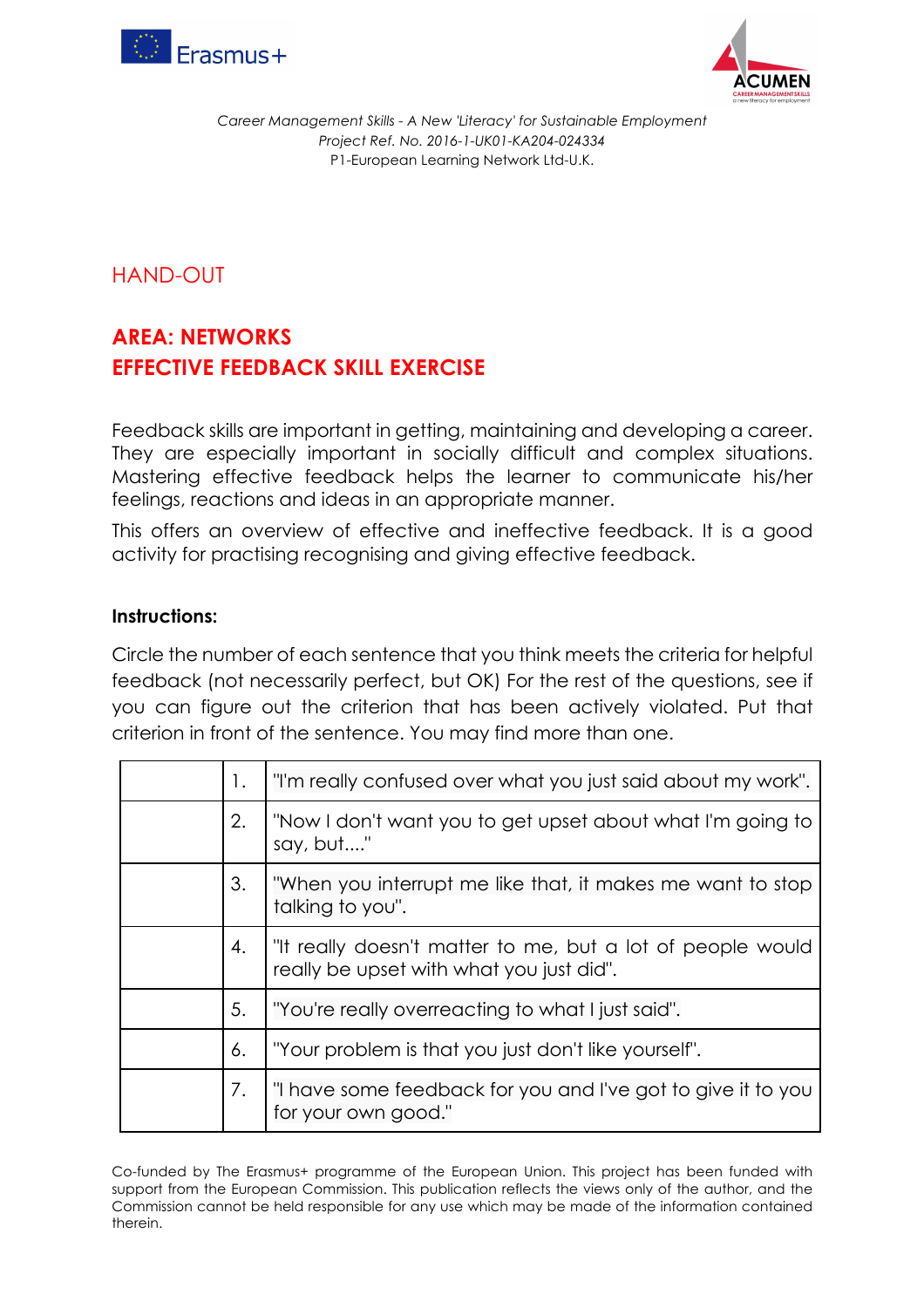



| 8.  | "When you continue to talk so softly, even after I've said I<br>have trouble hearing you, I get frustrated and want to end<br>the conversation". |
|-----|--------------------------------------------------------------------------------------------------------------------------------------------------|
| 9.  | "You've just offended every person in this group".                                                                                               |
| 10. | "You appear to be frowning, and I'm confused about what<br>just happened."                                                                       |
| 11. | "From the way you needle people, you must have a need to<br>get even with the world".                                                            |
| 12. | "I could work with you more easily if you had a better sense<br>of humour".                                                                      |
| 13. | "Why do you do things like that?".                                                                                                               |
| 14. | "Do you understand what I mean when I say you're sending<br>me a double message?".                                                               |
| 15. | "Charlie, how does it make you feel when Tom keeps coming<br>late to meetings?"                                                                  |
| 16. | "I'm going to be open with you, level with you: I think you're<br>a fathead".                                                                    |
| 17. | "I wish you'd stop trying to run things around here".                                                                                            |
| 18. | "How do you think it makes me feel when you say things like<br>that?"                                                                            |
| 19. | "That kind of adolescent behaviour won't get you anywhere<br>around here".                                                                       |
| 20. | "And another thing. I'm sick and tired of you calling me<br>"Honey".                                                                             |

## **CRITERIA FOR EFFECTIVE FEEDBACK**

Following are 10 criteria for effective feedback. You may not need to concern yourself with all of them and may find yourself focusing on a cluster of 4 or 5

Co-funded by The Erasmus+ programme of the European Union. This project has been funded with support from the European Commission. This publication reflects the views only of the author, and the Commission cannot be held responsible for any use which may be made of the information contained therein.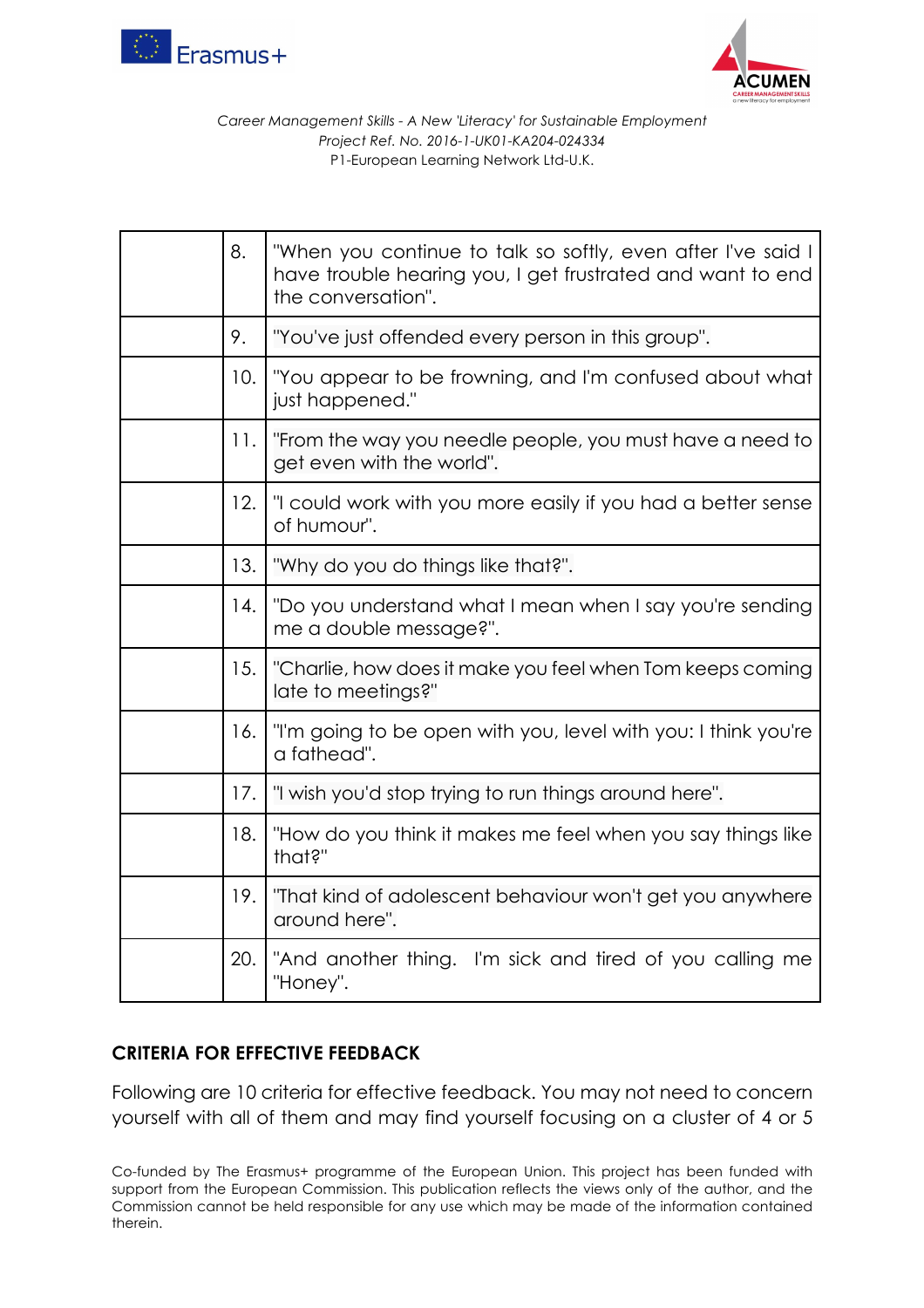



which are problems for you. Also, there is a list of opposites - things we do which are not effective.

|                | <b>EFFECTIVE FEEDBACK</b>                                                                                                                                                                                       | <b>INEFFECTIVE FEEDBACK</b>                                                                                                                                                                                                                                |  |
|----------------|-----------------------------------------------------------------------------------------------------------------------------------------------------------------------------------------------------------------|------------------------------------------------------------------------------------------------------------------------------------------------------------------------------------------------------------------------------------------------------------|--|
| 1              | Describes the behaviour which<br>led to the feedback- 'You are<br>finishing my sentences for me'                                                                                                                | Uses evaluative / judgmental<br>statements- 'You're being rude'.<br>Or generalised ones- 'you're<br>trying to control<br>the<br>conversation.'                                                                                                             |  |
| $\overline{2}$ | Comes as soon as appropriate<br>after the behaviour - immediately<br>if possible, later if events make<br>that necessary (something<br>important going on, you need<br>time to cool down etc)                   | Is delayed, saved up,<br>and<br>dumped. Induces guilt<br>and<br>anger in the receiver, because<br>after time there is not usually<br>anything he can do about it.                                                                                          |  |
| 3              | Is direct, from sender to receiver                                                                                                                                                                              | Indirect, ricocheted- Tom, how<br>do you feel when Jim cracks his<br>knuckles? - also known as let's<br>you and him fight                                                                                                                                  |  |
| 4              | Is owned by the sender, who uses<br>Ŧ<br>messages and takes<br>responsibility for his thoughts,<br>feelings, reactions.                                                                                         | Ownership is transferred<br>to<br>'people', 'the book', 'upper<br>management', etc.                                                                                                                                                                        |  |
| 5              | Includes the senders real feelings<br>about the behaviour, insofar as<br>they are relevant to<br>the<br>feedback- 'I get frustrated when<br>I'm trying to make a point and<br>you keep finishing my sentences.' | Feelings are concealed, denied,<br>misrepresented, distorted. One<br>way to do this is to 'transfer<br>ownership'. Another way is to<br>smuggle the feelings into the<br>interaction by being sarcastic,<br>sulking, competing to see who's<br>right, etc. |  |
| 6              | Is checked for clarity, to see that<br>the receiver fully understands<br>what's being conveyed.                                                                                                                 | Not<br>Sender<br>either<br>checked.<br>assumes clarity or - fairly often- is<br>not interested in whether receiver<br>understands fully.                                                                                                                   |  |

Co-funded by The Erasmus+ programme of the European Union. This project has been funded with support from the European Commission. This publication reflects the views only of the author, and the Commission cannot be held responsible for any use which may be made of the information contained therein.